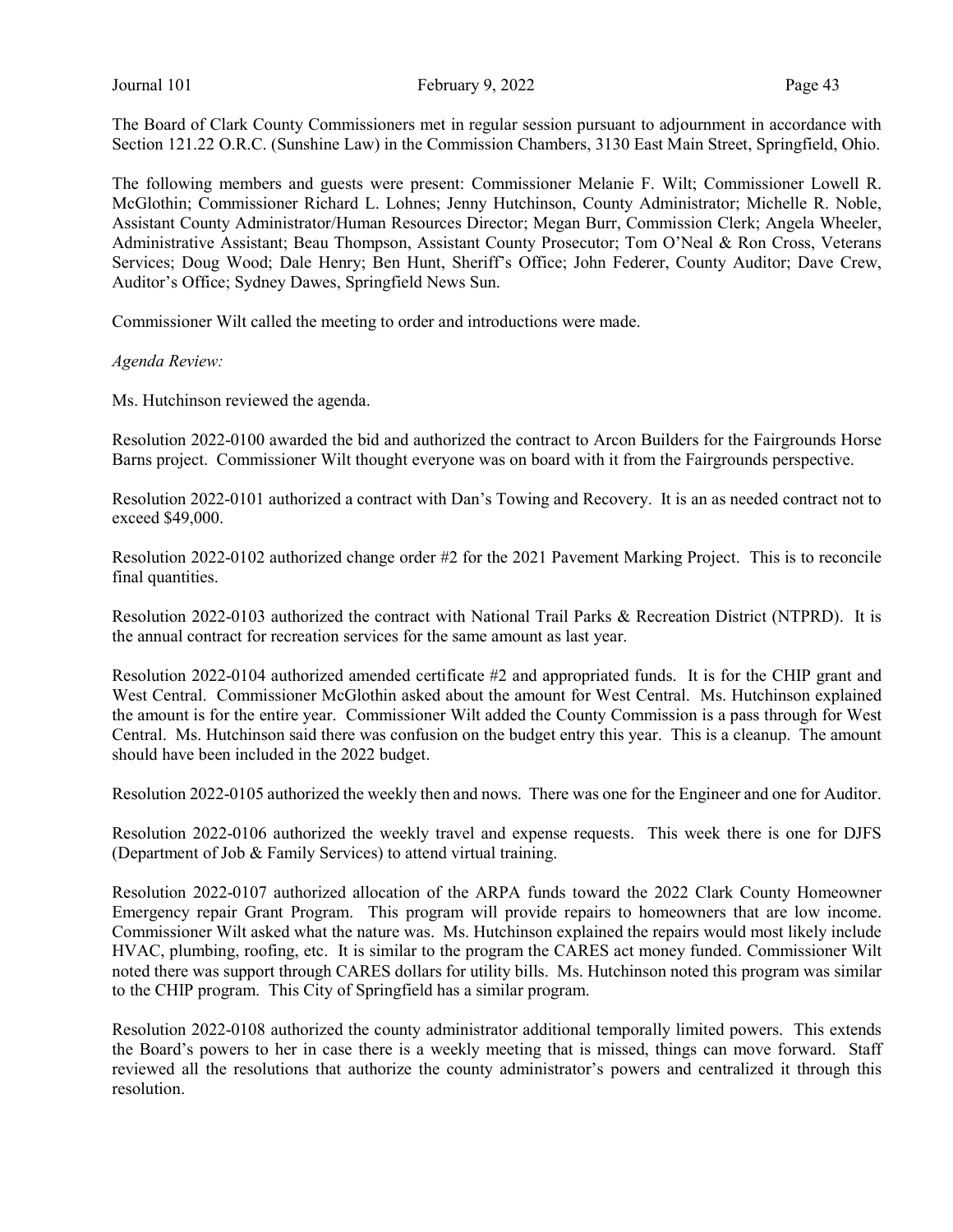Resolution 2022-0109 authorized the agreement with Montgomery County Coroner for autopsies. This is for 2022 services. The cost increased by \$40. Commissioner McGlothin said it was a shame they have to go out of county. Ms. Hutchinson explained they used to perform autopsies at the hospital but the hospital shut down their facility.

### County Commissioner Updates:

Commissioner Wilt spoke about the OneOhio organizational group for the county. There is a MOU. She spoke about the compostition. The State tells regions what to do but not how to do it. Clermont County has an example of how to organize. There are seven counties in Region 14, including Clark County. They suggest every county have their own committee with two roles. The first step for the Board is to nominate people that could be good members at the state committee. At the county level, a name needs presented for the region that will be the representative to the state. The other piece is putting projects forward for funding over time. Clermont County suggests the following members: a commissioner, city mayors, township trustee association member, trustees, economic development representative, public health representative, opiate taskforce representative, mental health and recovery representative, law enforcement, fire and EMS, hospital representative, and legal counsel. It's a large group but its comprehensive.

#### County Administrator Updates:

Ms. Hutchinson attended the Dayton Development Coalition meeting last week. There are several exciting projects. The Springfield Airport was on the list. Discussion ensued. Ms. Hutchinson will set up a tour with the City Manager to go over there.

The Fairgrounds Office and Horse Barns projects have kick off meetings next week.

A temporary logo has been created celebrating the Bengals going to the Super Bowl. The lights on county buildings are changed to orange as well.

The Board reviewed the calendar.

#### Audience Comments:

Dale Henry revisited autopsies. He referenced the article last year citing over 400 autopsies in August. He crunched numbers and the contract on the agenda today will only cover 160 autopsies. He wondered if there had been further discussion on a morgue in Clark county. Commissioner Lohnes said there is a morgue but it costs money and doctors to run it. It is more expensive to run a morgue than to contract it out. Ms. Hutchinson explained there are different types of autopsies. A full autopsy costs more. Some deaths do not require an autopsy. He requested the total amount spent on autopsies last year. Staff will get the amount to him.

Commissioner Lohnes moved to go into executive session to review negotiations or bargaining sessions with public employees concerning their compensation or other terms and conditions of their employment pursuant to R.C. 121.22(G)(4). Commissioner McGlothin seconded the motion. The roll being called for its passage resulted as follows:

Commissioner Lohnes, Yes; Commissioner McGlothin, Yes; Commissioner Wilt, Yes

The Board recessed until 10:00 a.m.

Call to Order, Commission President Wilt **Resolution 2022-0099** Resolution 2022-0099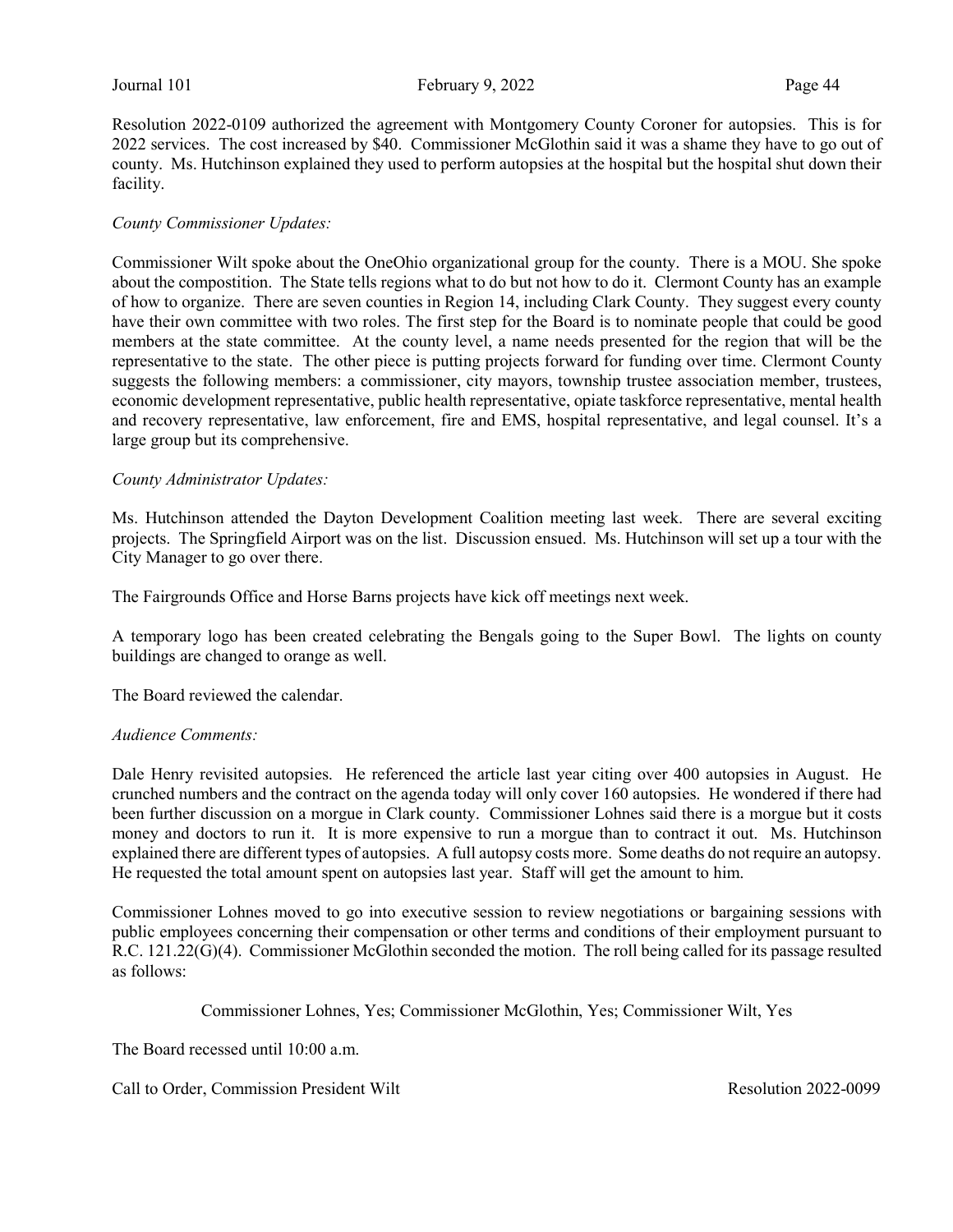Following the pledge, Commissioner Lohnes moved to approve the minutes of the last meeting and dispense with reading of the same. Commissioner McGlothin seconded the motion. The roll being called for passage resulted as follows:

Commissioner Lohnes, Abstain; Commissioner McGlothin, Yes; Commissioner Wilt, Yes

Commissioner Lohnes moved to approve the agenda in its entirety. Commissioner McGlothin seconded the motion. The roll being called for passage resulted as follows:

Commissioner Lohnes, Yes; Commissioner McGlothin, Yes; Commissioner Wilt, Yes

#### Resolution 2022-0100 COMB/C file

#### Award Bid and Authorize Contract to Arcon Builders Ltd. for the Clark County Fairgrounds Horse Barns Improvements

Commissioner Lohnes moved, per the request of the County Administrator, to award the bid and authorize the contract with Arcon Builders Ltd. for their bid of \$364,950.00 for the Clark County Fairgrounds Horse Barns Improvement project.

| <b>Organization Name:</b>    | Arcon Builders Ltd.                                |
|------------------------------|----------------------------------------------------|
| <b>Organization Address:</b> | 7824 Alternate State Route 49, Arcanum, Ohio 45304 |
| In the amount of:            | \$364,950.00                                       |
| <b>Funding Source(s):</b>    | Permanent Improvement                              |
| <b>Purpose:</b>              | Fairgrounds Horse Barns Improvements               |
| <b>Effective Date(s):</b>    | February 9, 2022                                   |

Further move to authorize the County Administrator to execute the contract and related documents.

Commissioner McGlothin seconded the motion and the roll being called for its passage, the vote resulted as follows:

Commissioner Lohnes, Yes; Commissioner McGlothin, Yes; Commissioner Wilt, Yes

Resolution 2022-0101 ENGC file

### Authorize Contract with Dan's Towing & Recovery, Ltd.

Commissioner Lohnes moved, per the request of the County Engineer, to authorize a contract with:

| <b>Organization Name:</b>    | Dan's Towing & Recovery, Ltd.,            |
|------------------------------|-------------------------------------------|
| <b>Organization Address:</b> | 1750 Titus Road, Springfield, Ohio 45502  |
| In the amount of:            | Not to exceed \$49,000                    |
| <b>Funding Source(s):</b>    | Local Funds (MVGT)                        |
| <b>Purpose:</b>              | Towing services as needed                 |
| <b>Effective Dates:</b>      | February 9, 2022 through February 8, 2023 |

Further move to authorize the County Administrator to execute the contract and related documents.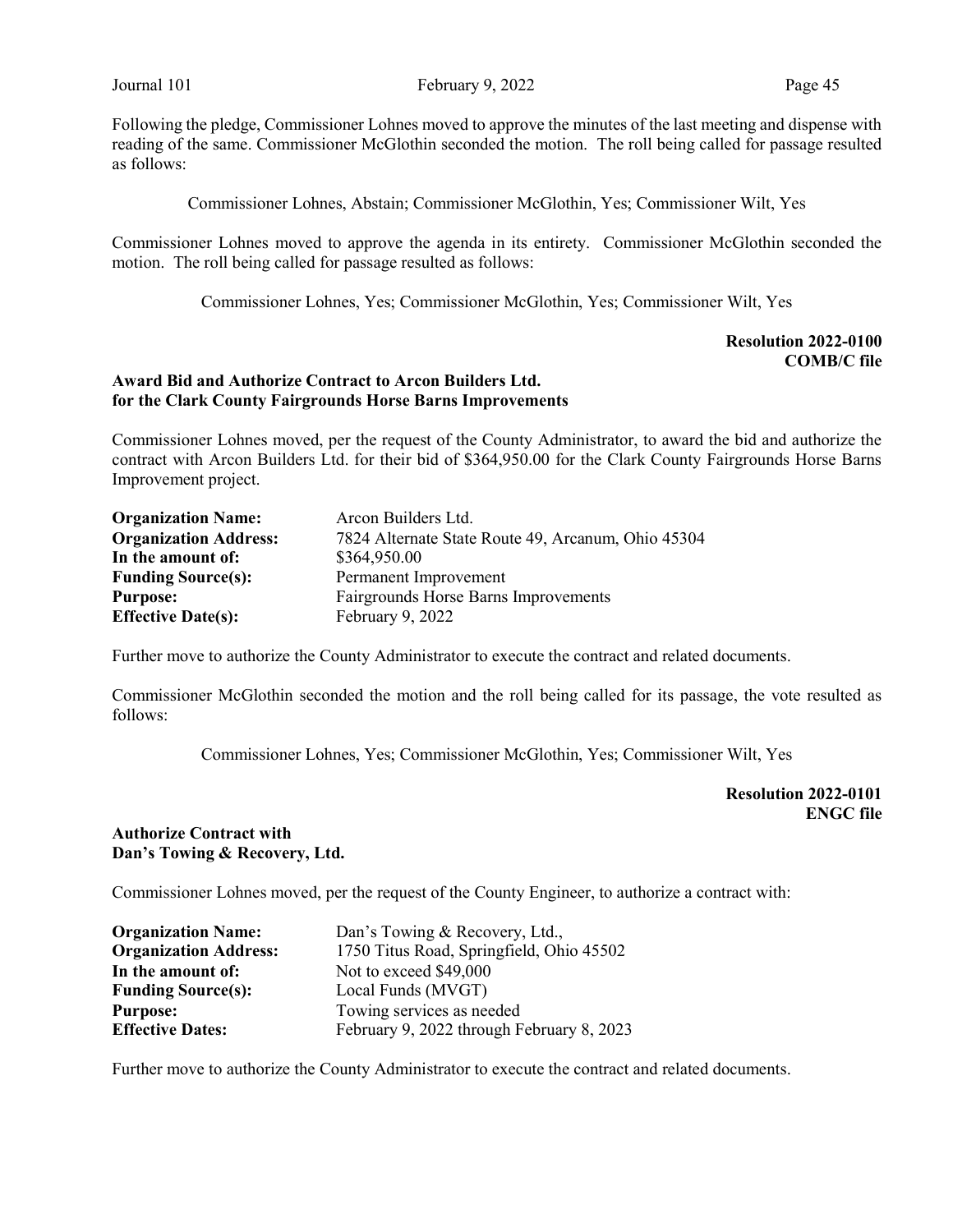Commissioner McGlothin seconded the motion and the roll being called for its passage, the vote resulted as follows:

Commissioner Lohnes, Yes; Commissioner McGlothin, Yes; Commissioner Wilt, Yes

# Resolution 2022-0102 ENGC file

# Authorize Change Order #2 for 2021 Pavement Marking

Commissioner Lohnes moved, per the request of the County Engineer, to authorize change order #2 with:

| <b>Organization Name:</b>    | A&A Safety                                    |
|------------------------------|-----------------------------------------------|
| <b>Organization Address:</b> | 1126 Ferris Road, Amelia, Ohio 45102          |
| <b>Original Contract:</b>    | \$323,876.20                                  |
| <b>Previous Changes:</b>     | $(\$25,802.40)$                               |
| <b>This Change:</b>          | $(\$45,320.82)$                               |
| <b>New Contract Total:</b>   | \$252,752.98                                  |
| <b>Funding Source(s):</b>    | Local MVGT                                    |
| <b>Reason for Change:</b>    | Reconcile final quantities for work performed |

Further move to authorize the County Administrator to execute the change order.

Commissioner McGlothin seconded the motion and the roll being called for its passage, the vote resulted as follows:

Commissioner Lohnes, Yes; Commissioner McGlothin, Yes; Commissioner Wilt, Yes

# Resolution 2022-0103 NTPC file

#### Authorize Contract with National Trail Parks and Recreation District (NTPRD)

Commissioner Lohnes moved to authorize a contract with:

| <b>Organization Name:</b>    | National Trail Parks & Recreation District       |
|------------------------------|--------------------------------------------------|
| <b>Organization Address:</b> | 1301 Mitchell Boulevard, Springfield, Ohio 45503 |
| In the amount of:            | \$70,000.00                                      |
| <b>Funding Source(s):</b>    | General Fund                                     |
| <b>Purpose:</b>              | Provide County Recreation Services               |
| <b>Effective Dates:</b>      | March 1, 2022 through December 31, 2022          |

Further move to authorize the County Administrator to execute the contract and related documents.

Commissioner McGlothin seconded the motion and the roll being called for its passage, the vote resulted as follows:

Commissioner Lohnes, Yes; Commissioner McGlothin, Yes; Commissioner Wilt, Yes

Resolution 2022-0104 FINA file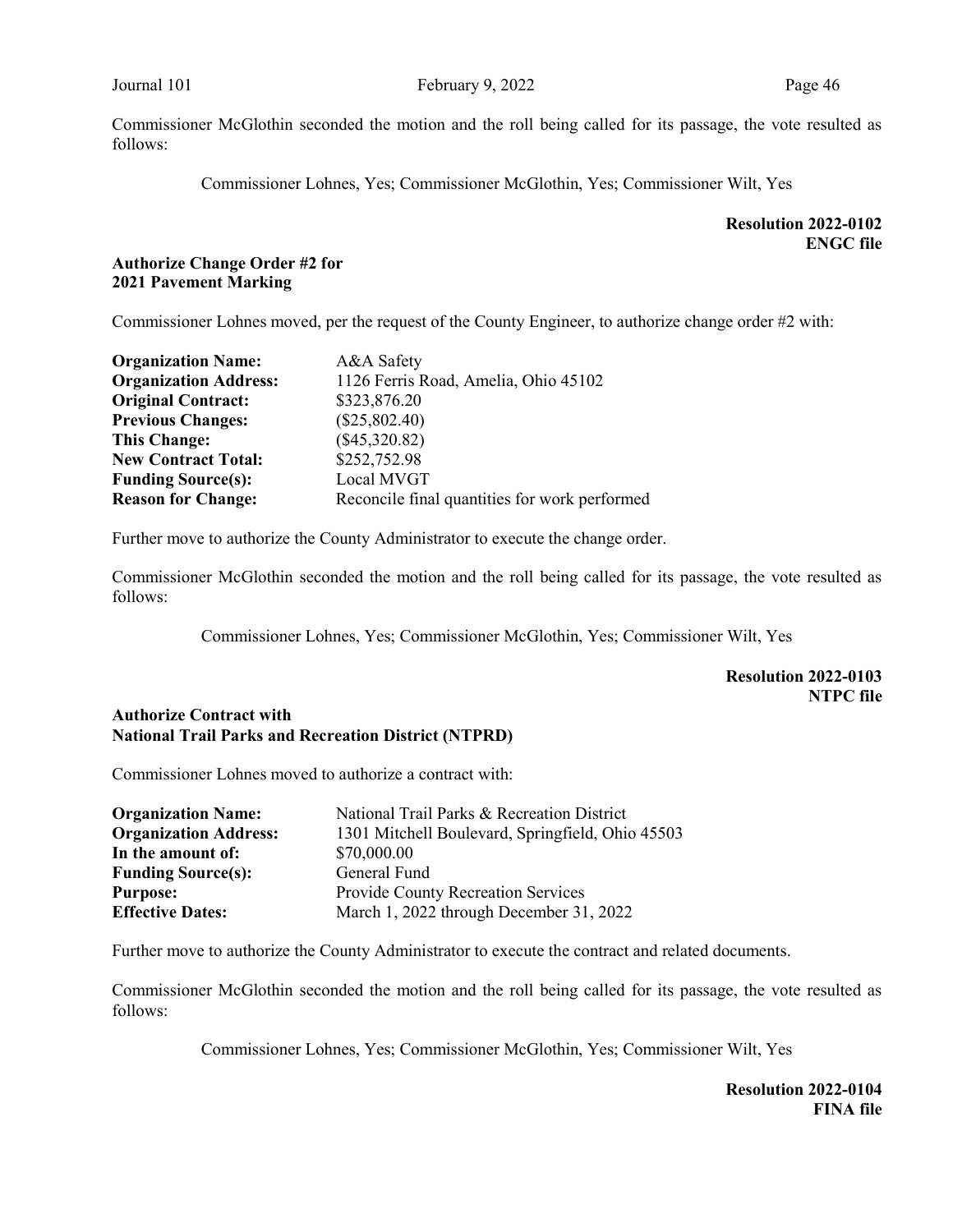#### Authorize Amended Certificate #2 and Appropriate Funds

Commissioner Lohnes moved, upon the recommendation of the County Administrator, to authorize Amended Certificate #2 and appropriate funds.

| <b>Fund</b>                    | <b>Department</b>   | Account                   | Amount         |
|--------------------------------|---------------------|---------------------------|----------------|
| <b>CHIP</b> (2217)             | <b>COMM DEVELOP</b> | <b>PERS &amp; FRINGES</b> | \$35,705.00    |
| <b>CHIP (2217)</b>             | <b>COMM DEVELOP</b> | <b>OPERATING EXP</b>      | \$347,295.00   |
| <b>CHIP (2217)</b>             | <b>COMM DEVELOP</b> | <b>ADVANCE OUT</b>        | \$10,000.00    |
| <b>WEST CENTRAL CCF (8370)</b> | WCCCF               | <b>PERS &amp; FRINGES</b> | \$2,530,921.00 |

Commissioner McGlothin seconded the motion and the roll being called for its passage, the vote resulted as follows:

Commissioner Lohnes, Yes; Commissioner McGlothin, Yes; Commissioner Wilt, Yes

### Resolution 2022-0105 FINT file

#### Approve Issuance of Warrants for Then and Now(s)

Commissioner Lohnes moved, upon the recommendation of the County Administrator to approve the issuance of warrants for then and now(s) are as follows:

| P.O. Number                    | - Fund                                            | Vendor                                              | <b>Date Purchase</b> | Amount   |
|--------------------------------|---------------------------------------------------|-----------------------------------------------------|----------------------|----------|
| 220022713                      |                                                   | MV> (Engineer) County Risk Sharing Auth. 12/29/2021 |                      | \$330.63 |
| Reason: Unaware of paid claim. |                                                   |                                                     |                      |          |
| 220022888                      | General (Auditor) Mansfield Oil                   |                                                     | 12/2021              | \$187.36 |
|                                | Reason: Prior year blanket purchase order closed. |                                                     |                      |          |

Commissioner McGlothin seconded the motion and the roll being called for its passage, the vote resulted as follows:

Commissioner Lohnes, Yes; Commissioner McGlothin, Yes; Commissioner Wilt, Yes

#### Resolution 2022-0106 TRAV file

#### Approve Travel/Expense Allowance

Commissioner Lohnes moved, per request of the following Department Director(s) or Elected Official(s) to approve the following travel allowances.

| Dept.      | <b>Name</b> | Purpose  | <b>Place</b> | Date     | Cost    |
|------------|-------------|----------|--------------|----------|---------|
| <b>JFS</b> | J. Shafer   | Training | Virtual      | 2/9/2022 | \$99.00 |

Further move reimbursements shall comply with all requirements of the Travel Policy as adopted in the Personnel Manual.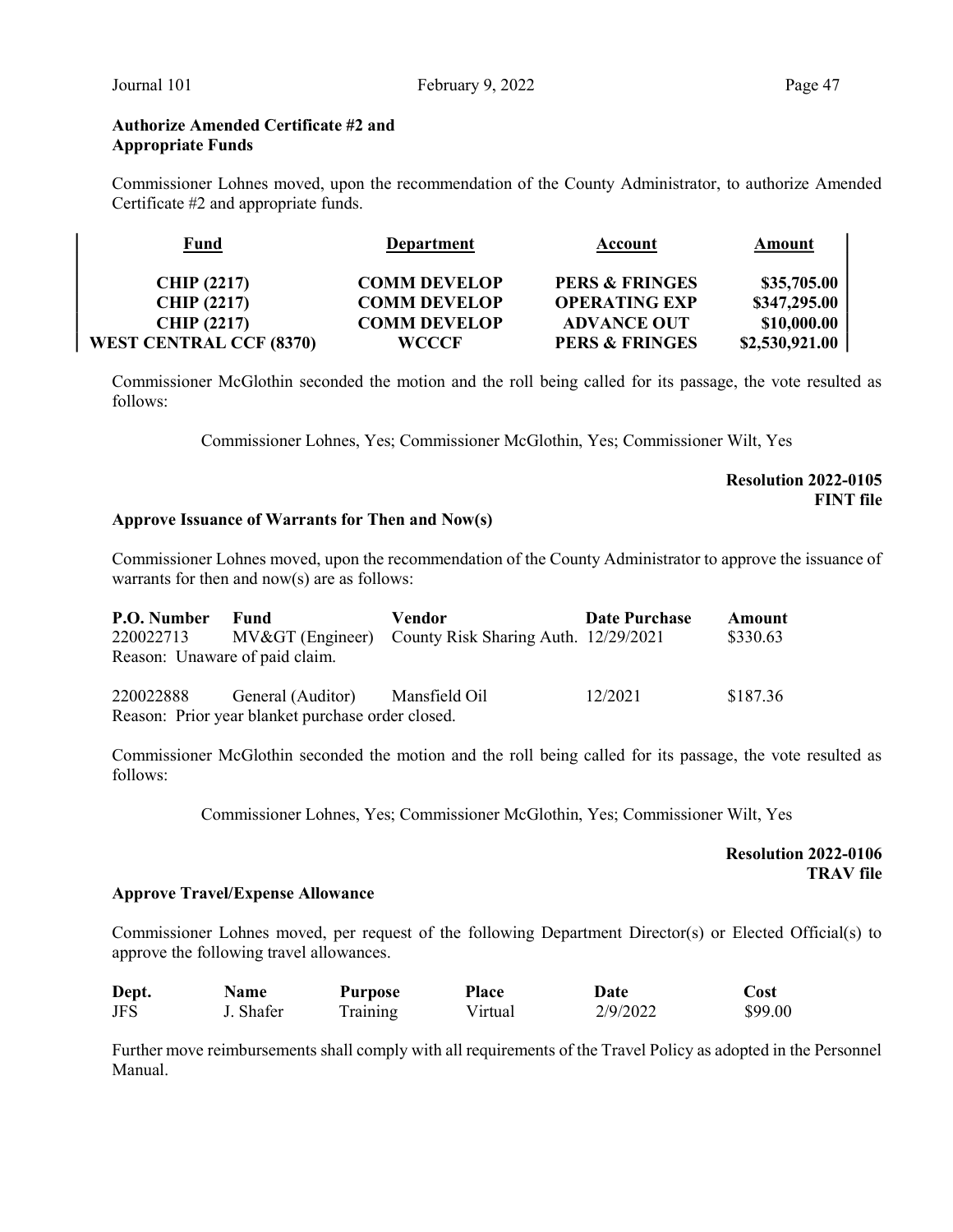Commissioner McGlothin seconded the motion and the roll being called for its passage, the vote resulted as follows:

Commissioner Lohnes, Yes; Commissioner McGlothin, Yes; Commissioner Wilt, Yes

Resolution 2022-0107 ARPA file

### Authorize Allocation of American Rescue Plan Act (ARPA) Funds toward the 2022 Clark County Homeowner Emergency Repair Grant Program

Commissioner Lohnes moved, per request of the County Administrator to approve the following reimbursement:

WHEREAS, Clark County has received direct payments from the United States (US) Treasury under the Coronavirus State and Local Fiscal Funds authorized by the American Rescue Plan Act (ARPA); and,

WHEREAS, Clark County will use the funding in accordance with ARPA and guidance from the US Treasury; and,

WHEREAS, the Department of Treasury issued the Interim Final Rule on May 10, 2021, to provide guidance on permissible uses; and,

WHEREAS, providing emergency assistance, including home repairs, to households or populations experiencing negative economic impacts during the COVID-19 public health emergency is a permissible use of the ARPA funds; and,

WHEREAS, the 2022 Clark County Homeowner Emergency Repair Grant Program is for qualifying residences located in the County, outside of the City limits of Springfield, and will be completed through the Neighborhood Housing Partnership of Greater Springfield, Inc., which will receive \$15,000.00 of the total allocation amount to cover program-related expenses.

NOW, THEREFORE, BE IT RESOLVED by the Board of County Commissioners, that:

The Board of County Commissioners approves the use of ARPA funds toward the 2022 Clark County Homeowner Emergency Repair Grant Program in the amount not to exceed \$100,000.00.

Commissioner McGlothin seconded the motion and the roll being called for its passage, the vote resulted as follows:

Commissioner Lohnes, Yes; Commissioner McGlothin, Yes; Commissioner Wilt, Yes

Resolution 2022-0108 COMO file

### Authorize County Administrator Additional Temporally Limited Powers

Commissioner \_Lohnes moved to reaffirm prior Resolutions granting powers to the County Administrator, including, but not limited to, those set forth in Ohio Revised Code Section 305.30, Resolution 569-00, Resolution 2011-0009, and Resolution 2013-0692. For purposes of this Resolution, "County Administrator" shall include the succession of those duties set forth in Resolutions 2017-0436 and 2017-0437. Additionally, pursuant to Ohio